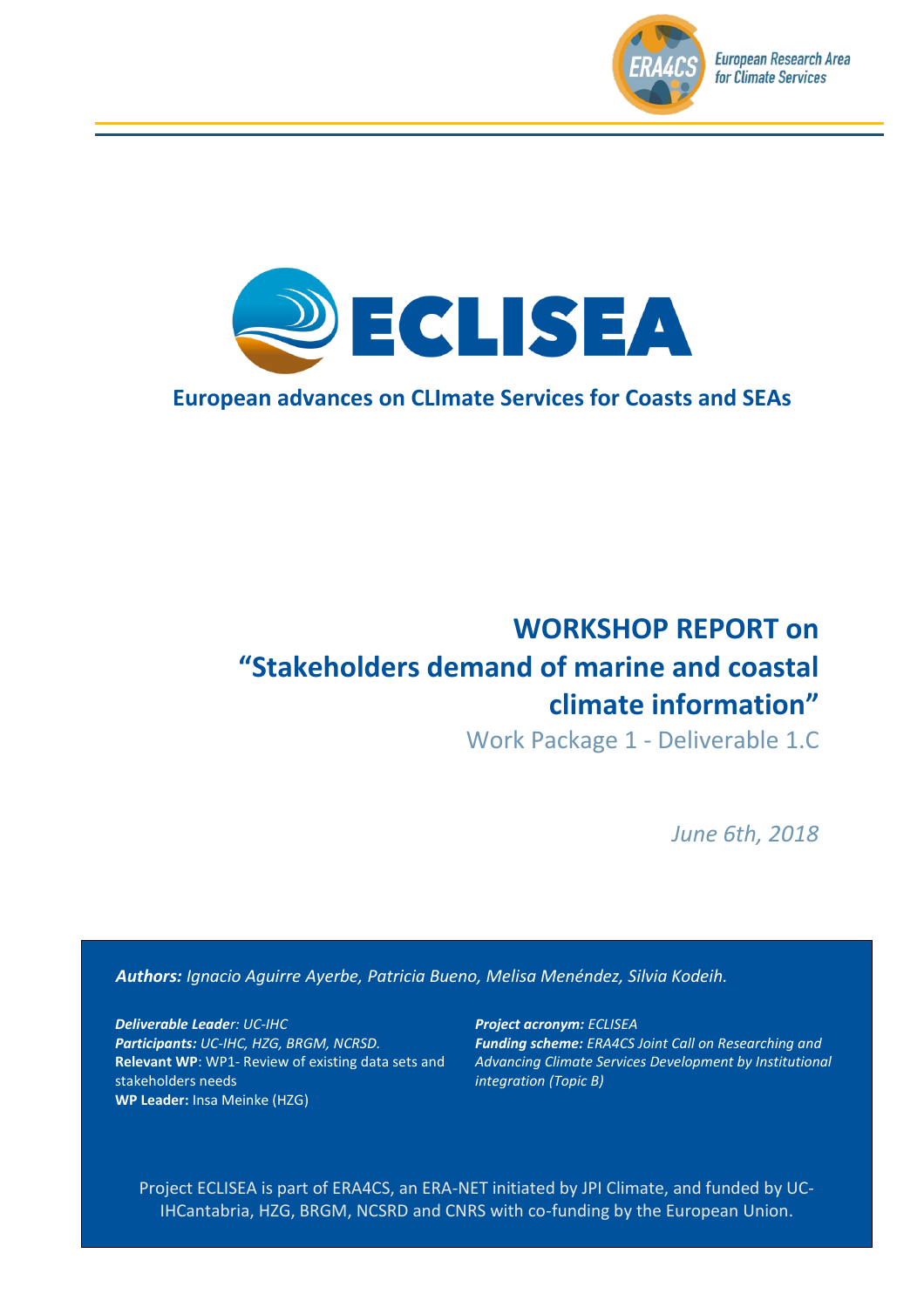

#### TABLE OF CONTENTS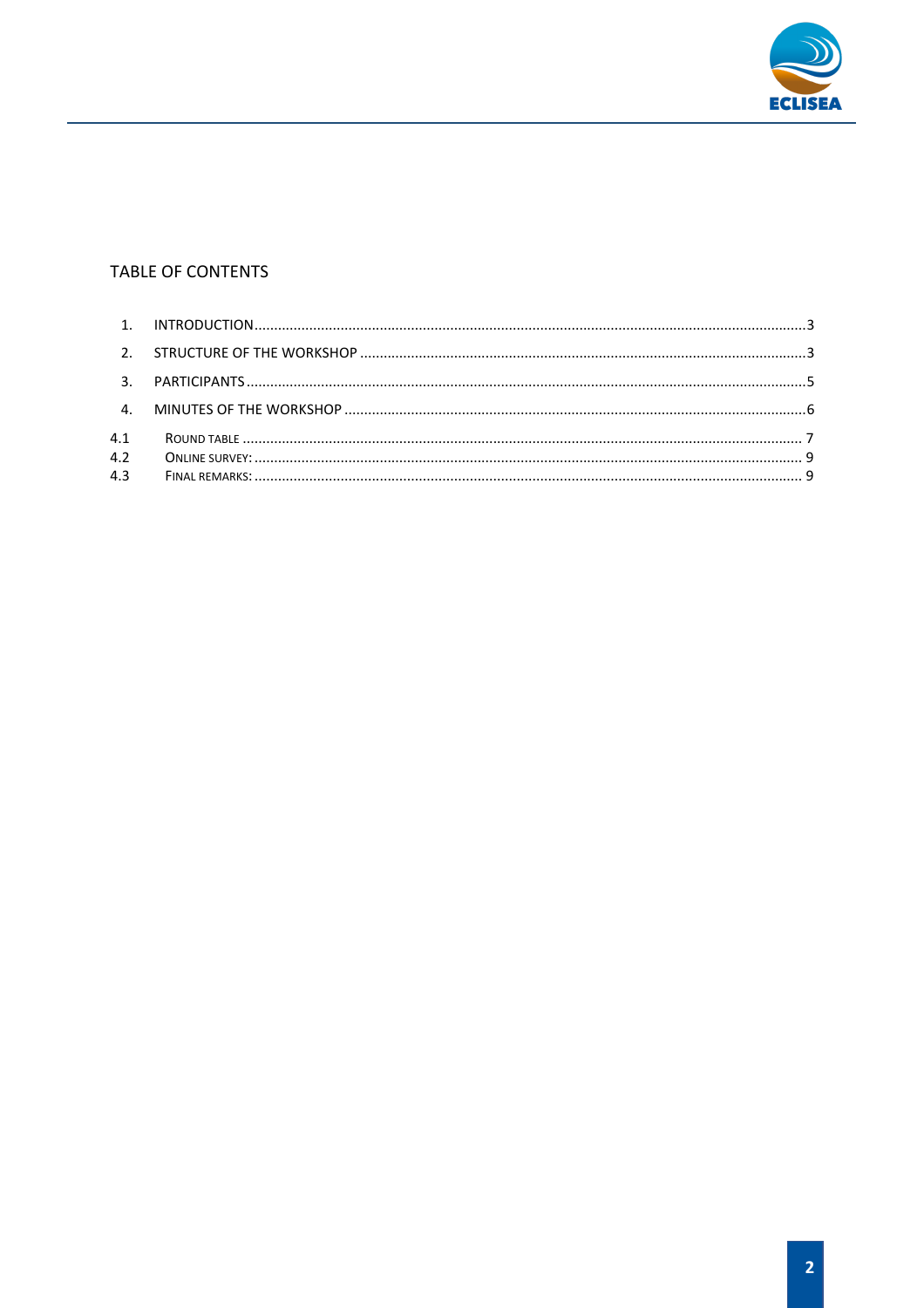

# <span id="page-2-0"></span>**1. Introduction**

The web-based workshop and online survey on "Stakeholders demand of marine and coastal climate information", was designed and conducted within the framework of WP1 "Review of existing (climate) data sets and stakeholders needs" of the ECLISEA research project (European Advances on Climate Services for Coasts and Seas). This project is developed under the European Research Area for Climate Services consortium initiative (ERA4CS), established to boost the development of efficient Climate Services in Europe.

The design of the workshop was based on the idea that stakeholder's participation and interaction is essential. This workshop was a great opportunity to bring together climate researchers (mainly from ECLISEA project partners) and other users of climate information from partner countries and sectors. Stakeholders from Spain, France, Greece, and Germany, as well as project partner's representatives, were invited to actively participate in the workshop, ensuring that a diverse European perspective is covered from the sectoral and climate point of view.

The main objective of the event was to ensure that marine climate science and associated climate services are oriented towards the needs of the several and diverse potential users of climate data. The specific objective is to meet end-users needs in the coastal climate indicators that will be developed under the ECLISEA project.

The workshop was held on 31st May 2018 at 10:00 am (CEST) and lasted over two hours.

# **2. Structure of the workshop**

<span id="page-2-1"></span>The event was moderated by Ignacio Aguirre (UC-IHC) and structured in three main parts:

#### 1. **Presentations session**:

- a. A general overview of the project ECLISEA, actions to be carried out and derived climate information (project vision and objectives, conceptual framework, terminology related to climate information and its parameters (with a special focus on sea surface dynamics), the uncertainty issue, and some examples linking climate products and sectors). Author: Melisa Menéndez (UC-IHC).
- b. A preliminary analysis of the collected information with regards to Climate information needs from multi-sector stakeholders within Work Package 1 of ECLISEA project. Author: Silvia Kodeih (HZG)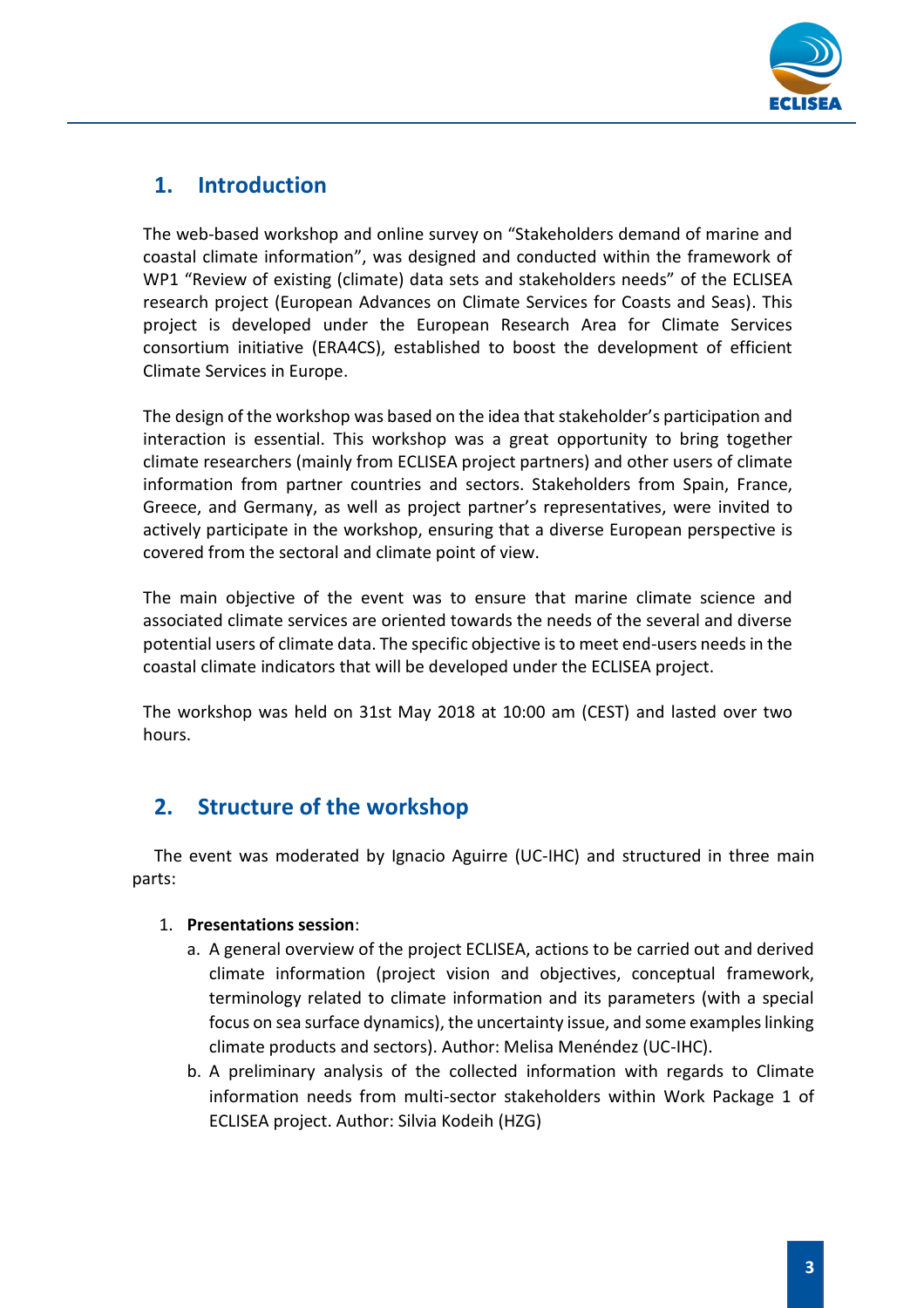

2. **Round table**. A slotted time to promote debate of climate information needs among all the participants of the workshop.

#### 3. **Online survey**:

During the Workshop, a complementary activity was launched: the on-line Survey on 'Climate Services and User Needs'. This survey has been designed to better understand the climate-information demand by different users, countries and sectors. After its presentation, the invited stakeholders completed the survey during 15-20 minutes. Afterwards a time for clarifications was opened.

The final agenda of the workshop is showed in [Table](#page-3-0) 1.

| Time        |                                                    | Remarks                                                                                                                                                                                                                                       | Who                                             |
|-------------|----------------------------------------------------|-----------------------------------------------------------------------------------------------------------------------------------------------------------------------------------------------------------------------------------------------|-------------------------------------------------|
| 10:00<br>am | Presentation of the<br>workshop                    | • Welcoming<br>• Overview of the workshop                                                                                                                                                                                                     | Ignacio Aguirre<br>Ayerbe (UC-IHC)              |
| 10:10<br>am | Presentation and<br>overview of ECLISEA<br>project | • Project vision and conceptual<br>framework<br>• Climate science and derived<br>climate services for stakeholders<br>• Questions and Answers                                                                                                 | Melisa Menéndez<br>$(UC-IHC)$                   |
| 10:30<br>am | Presentation and<br>advances of WP 1               | • General overview of Work<br>Package 1 "Review of existing<br>(climate) data sets and<br>stakeholder needs"<br>• Results of WP1 to date.<br>• Stakeholders' engagement and<br>needs (Why your input is key).<br><b>Questions and Answers</b> | Silvia Kodeih<br>(HZG)                          |
| 10:45<br>am | <b>Round Table</b>                                 |                                                                                                                                                                                                                                               | Ignacio Aguirre<br>Ayerbe / All<br>participants |
| 11:05<br>am | On line survey                                     | • Presentation of the survey<br>• Hands on: completing the survey                                                                                                                                                                             | Ignacio Aguirre<br>Ayerbe / All<br>participants |
| 11:30<br>am | <b>Final remarks</b>                               | • Clarifications to the survey<br>• Next steps: dissemination of the<br>questionnaire<br>• Closure                                                                                                                                            | Ignacio Aguirre<br>Ayerbe / All<br>participants |

<span id="page-3-0"></span>*Table 1. Final agenda of the workshop on "Climate Services - User needs".*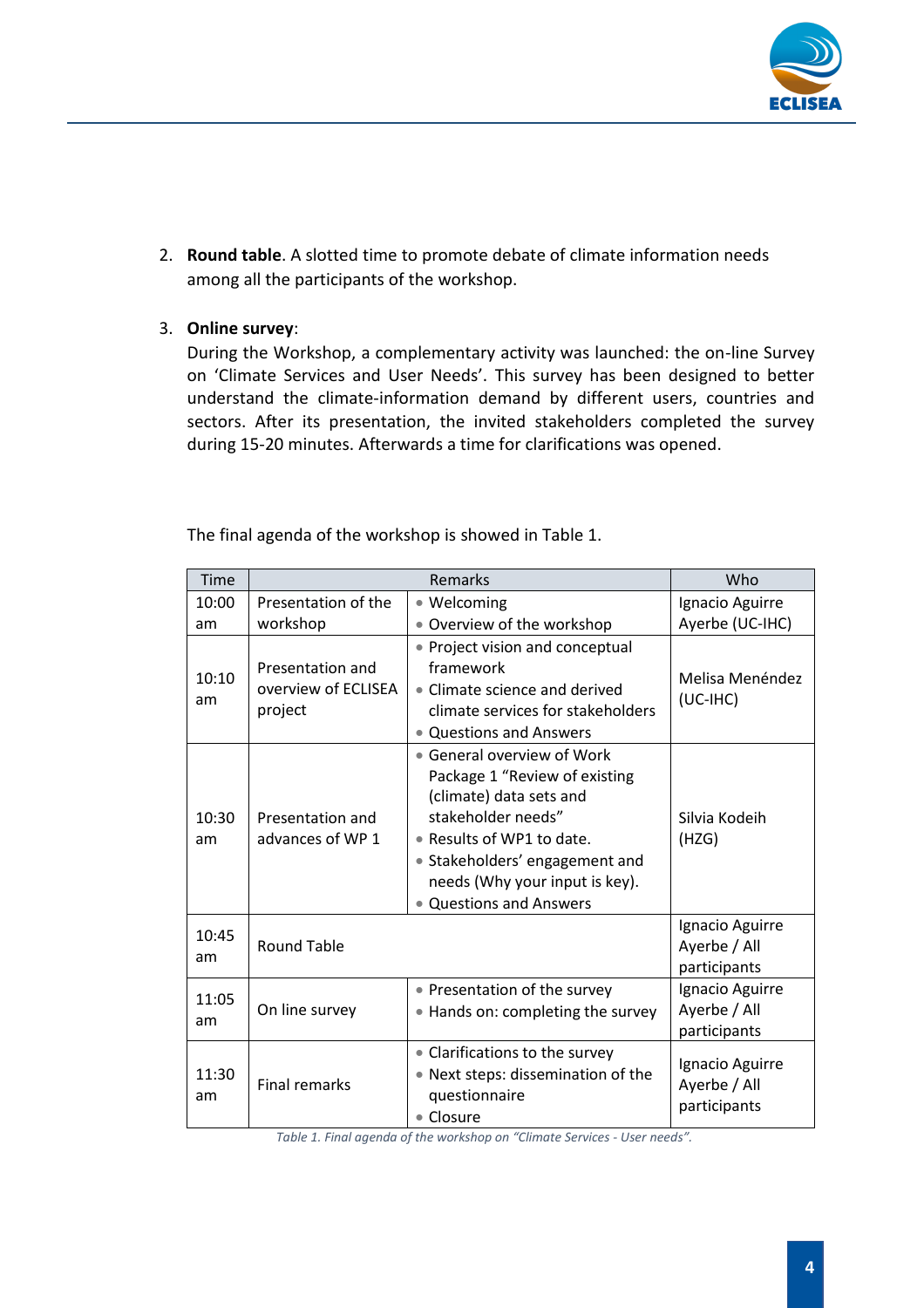

# <span id="page-4-0"></span>**3. Participants**

The main sectors to which the workshop was oriented were (but not limited to):

- •Offshore energy sector
- •Tourism sector
- •Ports/navigation sector
- •Risk insurance sector

A collaborative effort was made among ECLISEA project partners to identify stakeholders in each partner's country (Spain, Germany, France and Greece) related to these sectors. A total of 29 stakeholders attended, including project partners participated in the workshop. Final list of participants is shown in [Table 2](#page-5-1) (invited stakeholders) and [Table 3](#page-5-2) (participants of project partners).

| <b>Name</b>                   | <b>Institution</b>                          | <b>Country</b> | <b>Sector representing</b>               |
|-------------------------------|---------------------------------------------|----------------|------------------------------------------|
| <b>Beate Geyer</b>            | ICR - Regional Atmospheric<br>Modelling     | DF             | Offshore-wind energy                     |
| Christiane<br>Eschenbach      | ICR - New Technologies                      | DE             | Offshore-wind energy                     |
| Lidia Gaslikova               | <b>ICR</b> - Coastal Climate                | DE             | Insurance company                        |
| Elke Meyer                    | <b>ICR</b> - Coastal Climate                | <b>DF</b>      | Cross-sectoral view                      |
| Patrice Walker                | Créocéan                                    | <b>FR</b>      | Multi sectoral                           |
| Nicolas Raillard              | <b>Ifremer</b>                              | <b>FR</b>      | Offshore Energy,<br>Ports/marine traffic |
| Sabine Riou                   | <b>INRA Transfert SAS</b>                   | <b>FR</b>      | Tourism, Multi-sectoral                  |
| Jonás Sánchez<br>Méndez       | <b>MCValnera</b>                            | ES             | Ports/navigation                         |
| Sara Calvo<br>Fernández       | <b>MCValnera</b>                            | ES             | Ports/navigation                         |
| Luis Cayón                    | <b>Surf Association</b>                     | ES             | Tourism                                  |
| Francisco Espejo Gil          | <b>Insurance Compensation</b><br>Consortium | ES             | Insurance                                |
| Markel García                 | Predictia                                   | ES             | Cross sectoral                           |
| Francisco Royano<br>Gutiérrez | Cluster of marine energies,<br><b>SICC</b>  | ES             | Offshore energy                          |
| Nasiou Zoi                    | Hellenic Petroleum (HELPE)                  | <b>GR</b>      | <b>Offshore Energy</b>                   |
| Leventos Dimitris             | Hellenic Petroleum (HELPE)                  | GR             | <b>Offshore Energy</b>                   |
| <b>Stratos Davakis</b>        | <b>Prefecture of Attica</b>                 | <b>GR</b>      | <b>Public administration</b>             |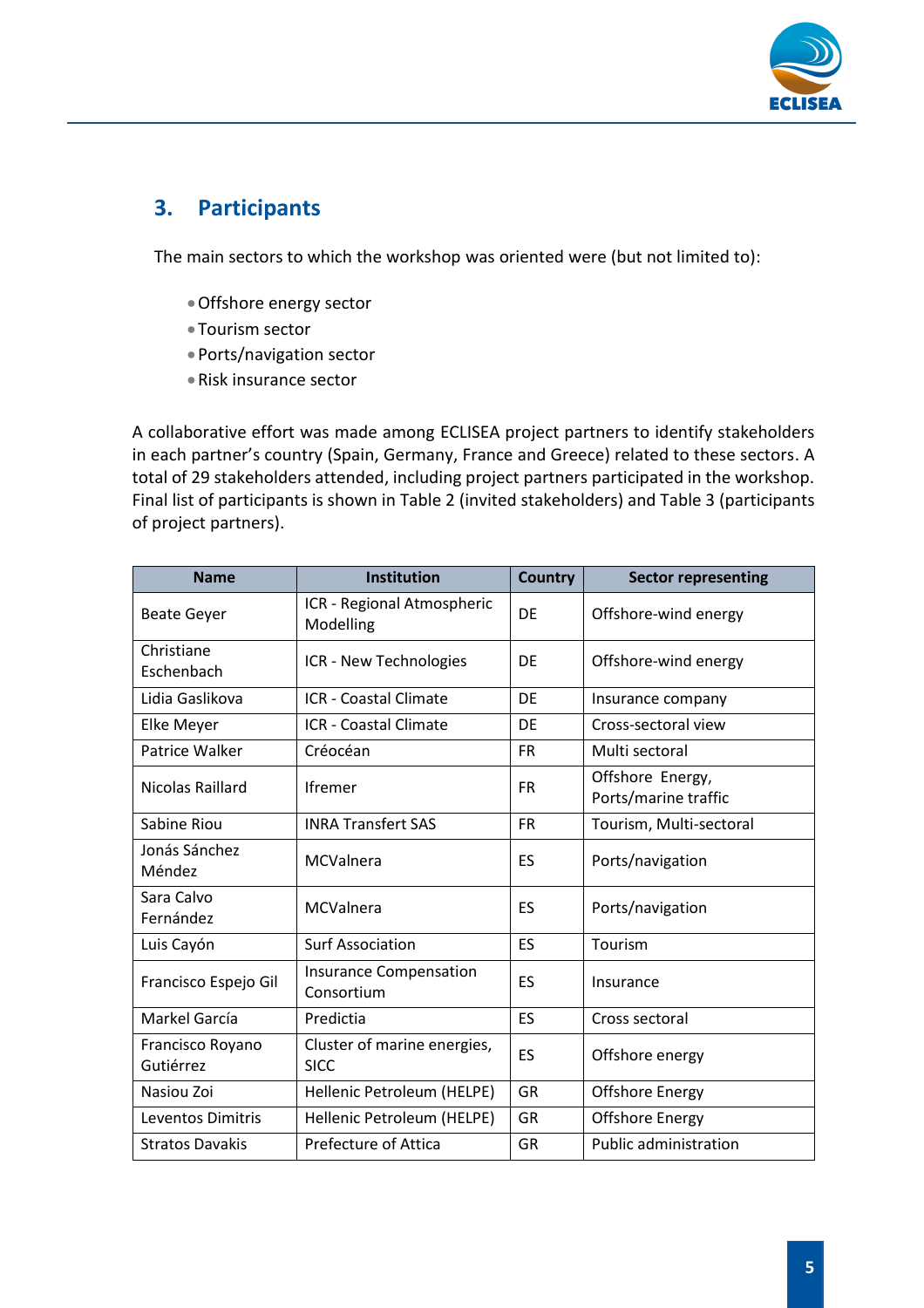

| Takvor Soukissian | <b>Hellenic Centre for Marine</b><br>Research | GR | Offshore energy - Multi-<br>sectoral            |
|-------------------|-----------------------------------------------|----|-------------------------------------------------|
| Ilias Gotsis      | <b>Centre of Security Studies</b>             | GR | <b>Transport, Business Continuity</b>           |
| Matsoukis         | Democritus University of<br><b>Thrace</b>     | GR | Sea mechanics engineering,<br>Civil Enginnering |

*Table 2. Stakeholders who participated in the workshop*

<span id="page-5-1"></span>

| <b>Name</b>            | <b>Institution</b>                                                                  | Country   |  |
|------------------------|-------------------------------------------------------------------------------------|-----------|--|
| Ignacio Aguirre Ayerbe |                                                                                     |           |  |
| Melisa Menéndez        | Environmental Hydraulic Institute of the University of<br>Cantabria (UC-IHC)        | ES        |  |
| Patricia Bueno         |                                                                                     |           |  |
| Sixto Herrera García   | Met Group – University of Cantabria (UC)                                            | ES.       |  |
| Mandy Vlachogianni     | National Centre for Scientific Research "Demokritos"<br>(NCSRD)                     |           |  |
| George Emmanouil       |                                                                                     |           |  |
| Insa Meinke            | Helmholtz-Zentrum<br>Institute of Coastal Research,                                 | DF        |  |
| Silivia Kodeih         | Geesthacht (HZG)                                                                    | DF        |  |
| <b>Ralf Weisse</b>     |                                                                                     |           |  |
| Aurelie Maspataud      | Geological Survey (Bureau de Recherches<br>French<br>Géologiques et Minières, BRGM) | <b>FR</b> |  |

*Table 3. Project partners who participated in the workshop*

### <span id="page-5-2"></span>**4. Minutes of the workshop**

<span id="page-5-0"></span>The workshop was introduced by Ignacio Aguirre Ayerbe, from IHCantabria in Spain. Following his introduction, Melisa Menendez, from IHCantabria in Spain, gave an overview of the ECLISEA project which included the general vision, the objectives, the main actions and the results to be obtained. Next, Silvia Kodeih, from HZG in Germany, gave an overview of the stakeholder's needs according to 4 different sectors: tourism, insurance, ports/navigation and offshore energy sector. Main conclusions were:

- All sectors required a stronger awareness regarding climate change and effective strategies/measures of adaption.
- At individual level, the following demands were outstanding
- **The ports sector:** weather forecast, early-warning of extreme weather conditions
- The tourism sector: information on water quality, beaches, sea weeds
- The insurance sector: climate data for risk assessment and adaptation measures for new risks
- The offshore energy sector: predictions at local scale and cc effects on wind energy potential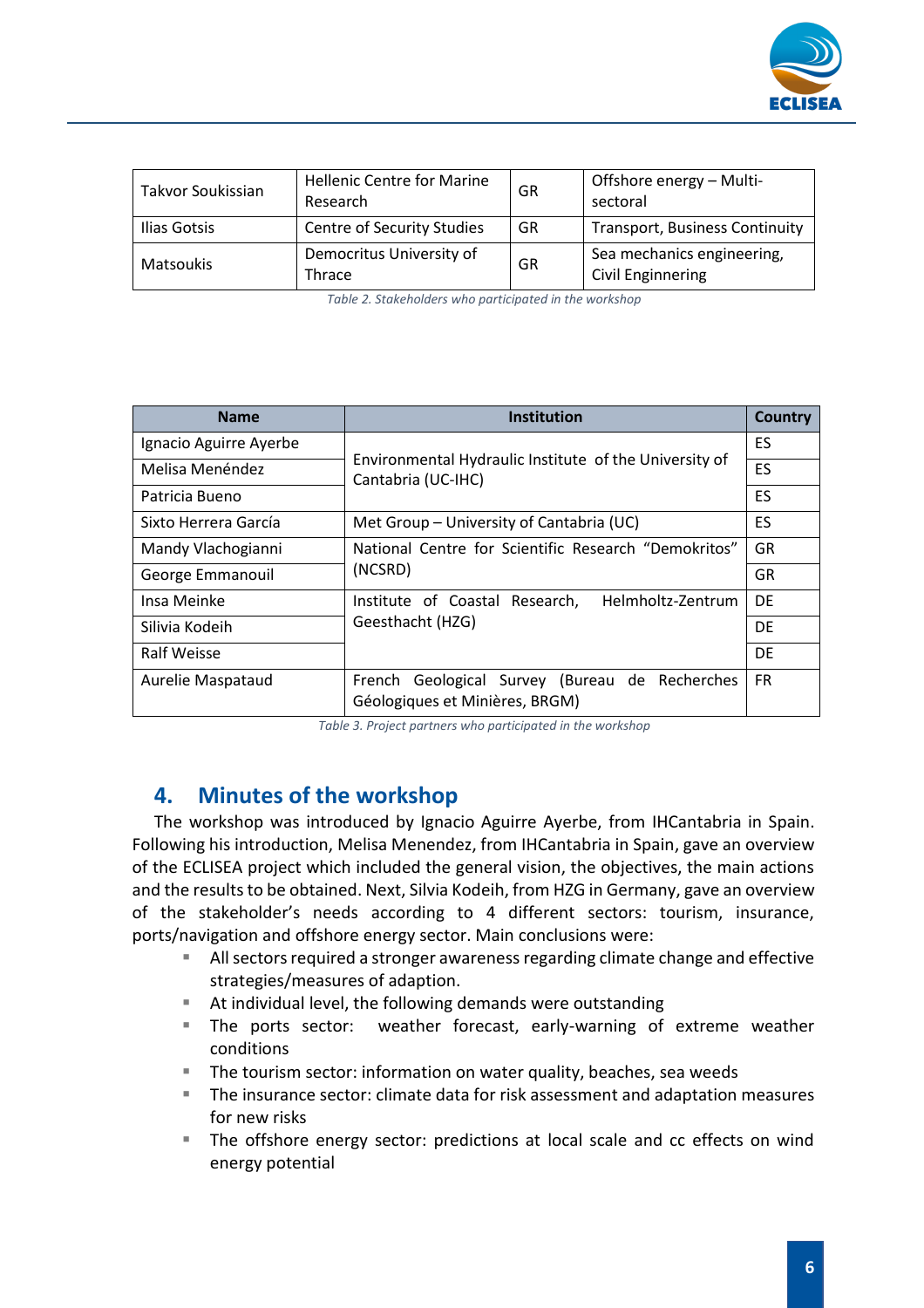

Stakeholders vary in their demands according to groups and countries

At this point, it was remarked that further surveys have to be conducted in order to receive more substantial inputs.

Regarding the presentation, Ignacio Aguirre Ayerbe suggested that in order increase efficiency, an option could be to select one main sector which could be representative of the rest so to simplify the information. Silvia Kodeih considered this to be too complex and indicated that since all sectors required different things in general terms, it would be a more real approach to consider all sectors.

### *4.1 Round table*

<span id="page-6-0"></span>The round table was conducted by Ignacio Aguirre Ayerbe to debate about specific climate information needs by sector, and to exchange ideas about who is playing a major role in the field both from the point of view of climate information providers but also from those who demand. It was organized sector by sector aiming at receive inputs from different stakeholders, experts and climate information users in general.

- Francisco Royano Gutiérrez from the Offshore energy Cluster of Cantabria in Spain, stated that in this sector, the future is called floating devices in deep waters and therefore it is essential to have information on CS (wave currents and temperature in particular) specifically for obtaining permits. The importance of the value chain (public-private) offering specific tools and operational programmes was also highlighted.
- **Example 5 Francisco Espejo Gil from Consorcio de Compensación de Seguros in Spain, provided** relevant information concerning the insurance of catastrophes. He pointed out that the main losses related to floods and almost 4% of all floods losses are from coastal floods. He showed interest in ECLISEA's approach regarding decadal predictions and was keen on the 10 years approach. Francisco Espejo suggested to potentiate other risks such as losses facing a tsunami. He also mentioned the scarcity of information available for the Mediterranean and the impact of losses of fish farms due to wave storms.
- Luis Cayón from the Surf Association in Cantabria, Spain, noted that climate information is essential for holiday planning as an example. The state of the beaches and the sea is highly useful for the tourist sector. It was also concluded that the private sector was certainly aware about the existence of climate services and their integration in its operability.
- **E** Melisa Menéndez from IHCantabria in Spain, proposed to re-think why climate information and climate change are not taken into account in the Ports and Navigation sector as in others, and therefore it should be reinforced and enhanced in the studies as well as being considered in the services to be provided.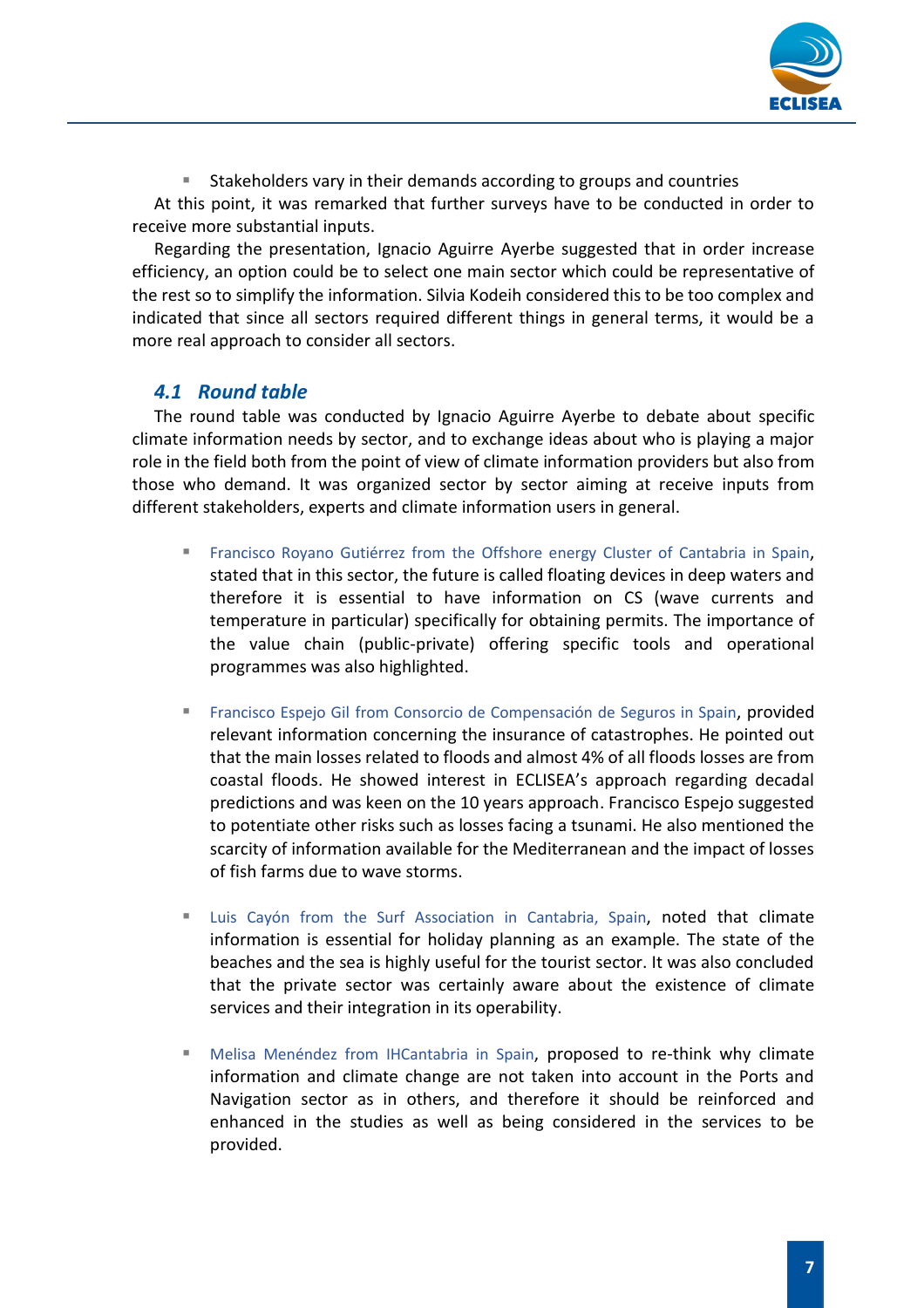

- Patrice Walker from Créocéan in France, remarked the importance of wind directions in order to assess the evolution of sea natural mobile systems, a parameter which is often forgotten. Melisa Menéndez stated that although this was not the main focus of ECLISEA, wind is also relevant to the project and it will be available to see how joint probability conditions of specific wave and wind conditions occur at the same time.
- Panayis Matsoukis from the Democritus University of Thrace in Greece made some comments summarized in the following: It is required that the design and planning engineers and the relevant engineering industry and companies are clearly identified in the stakeholders groups and not only the public organizations, private institutions, planners, endusers etc. This is important because all sectors affected (tourism, port and marine, offshore, risk insurance) and the other stakeholders groups are all related and ended up with a sort of engineering works. This is a common and important element of all. For the engineering planning and design, design loads are necessary for best operation and to avoid failure and these are directly connected with climate change info. Therefore, these are the most precious group of stakeholders to dig out from them the needs for such info. All the others depend on and are primarily listening to what these are saying and suggesting (management, public bodies, planners etc.).

Also, it must be clearly defined what is local and regional and their importance. Largescale information is not so frequently asked as engineering works are carried out in a specific and (more or less) "local" area. I put forward the case of Greece so that my argument becomes understandable. Since 2000, there are 11 stations of continuous environmental monitoring (wave height, direction, wind speed, current, temperature, plankton, etc.) in the seas around Greece. However, these in fact are scarcely of any use besides the scientific scope. The nearest station to the coast of Thrace where the University resides, with a long coastline planted every 15 Km with small and large harbours, important coastal erosion problems, harbour sedimentation etc., this station lies at a 50-60 miles distance (!!) and so, this information is useless for engineering works at the Thrace coast as above. The design engineers require wave and wind climate very close to the shore, while there is no offshore (wind) industry in Greece yet.

Finally, there is no awareness of the climate change impact in the civil engineering projects currently taking place in Greece. It is a matter that only recently beginsto reveal itself (e.g. by introduction to University curriculum) and I think projects like ECLISEA will greatly contribute to the increase of this awareness.